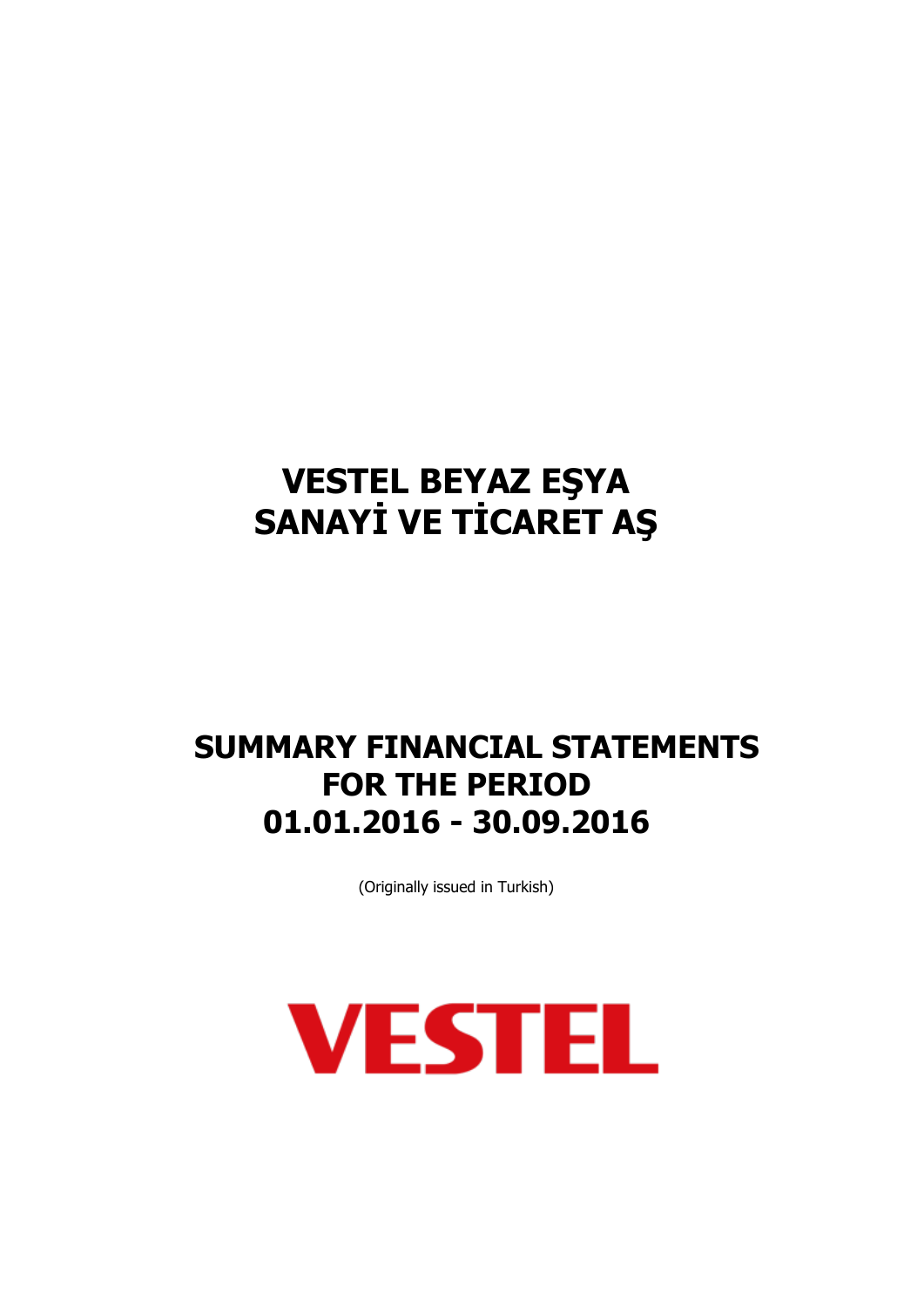SUMMARY FINANCIAL STATEMENTS FOR THE PERIOD 01.01.2016 – 30.09.2016

#### **VESTEL BEYAZ EŞYA SANAYİ VE TİCARET AŞ CONDENSED INTERIM STATEMENTS OF BALANCE SHEETS AS OF 30 SEPTEMBER 2016 AND 31 DECEMBER 2015**

(All amounts in thousand Turkish Lira unless stated otherwise)

|                                                   |             |            | Audited    |
|---------------------------------------------------|-------------|------------|------------|
| <b>ASSETS</b>                                     | <b>Note</b> | 30.09.2016 | 31.12.2015 |
| <b>Current Assets</b>                             |             | 1,558,783  | 1,318,015  |
| Cash and cash equivalents                         | 4           | 38,352     | 88,687     |
| Trade receivables                                 |             | 923,319    | 824,585    |
| Related parties                                   | 6           | 918,193    | 818,706    |
| Other parties                                     | 7           | 5,126      | 5,879      |
| Other receivables                                 |             | 245,780    | 98,237     |
| Related parties                                   | 6           | 158,464    |            |
| Other parties                                     | 8           | 87,316     | 98,237     |
| Derivative financial instruments                  |             | 11,943     | 21,072     |
| Derivative financial instruments held for trading | 25          | 2,205      | 11,535     |
| Cash flow hedges                                  | 25          | 9,738      | 9,537      |
| Inventories                                       | 9           | 327,271    | 261,376    |
| Prepaid expenses                                  | 10          | 11,253     | 10,306     |
| Current income tax assets                         | 23          |            | 13,460     |
| Other current assets                              | 16          | 865        | 292        |
| <b>Non - Current Assets</b>                       |             | 424,538    | 403,285    |
| Property, plant and equipment                     |             | 318,795    | 314,570    |
| Land and premises                                 | 11          | 6,547      | 6,547      |
| Land improvements                                 | 11          | 844        | 885        |
| <b>Buildings</b>                                  | 11          | 40,353     | 39,854     |
| Machinery and equipment                           | 11          | 247,130    | 243,743    |
| Vehicles                                          | 11          | 153        | 189        |
| Fixtures and fittings                             | 11          | 14,707     | 15,352     |
| Leasehold improvements                            | 11          | 3,199      | 3,366      |
| Construction in progress                          | 11          | 5,862      | 4,634      |
| Intangible assets                                 |             | 94,422     | 84,963     |
| Other rights                                      | 12          | 25         | 25         |
| Capitalized development costs                     | 12          | 87,133     | 78,555     |
| Other intangible assets                           | 12          | 7,264      | 6,383      |
| Prepaid expenses                                  | 10          | 11,321     | 3,752      |
| <b>TOTAL ASSETS</b>                               |             | 1,983,321  | 1,721,300  |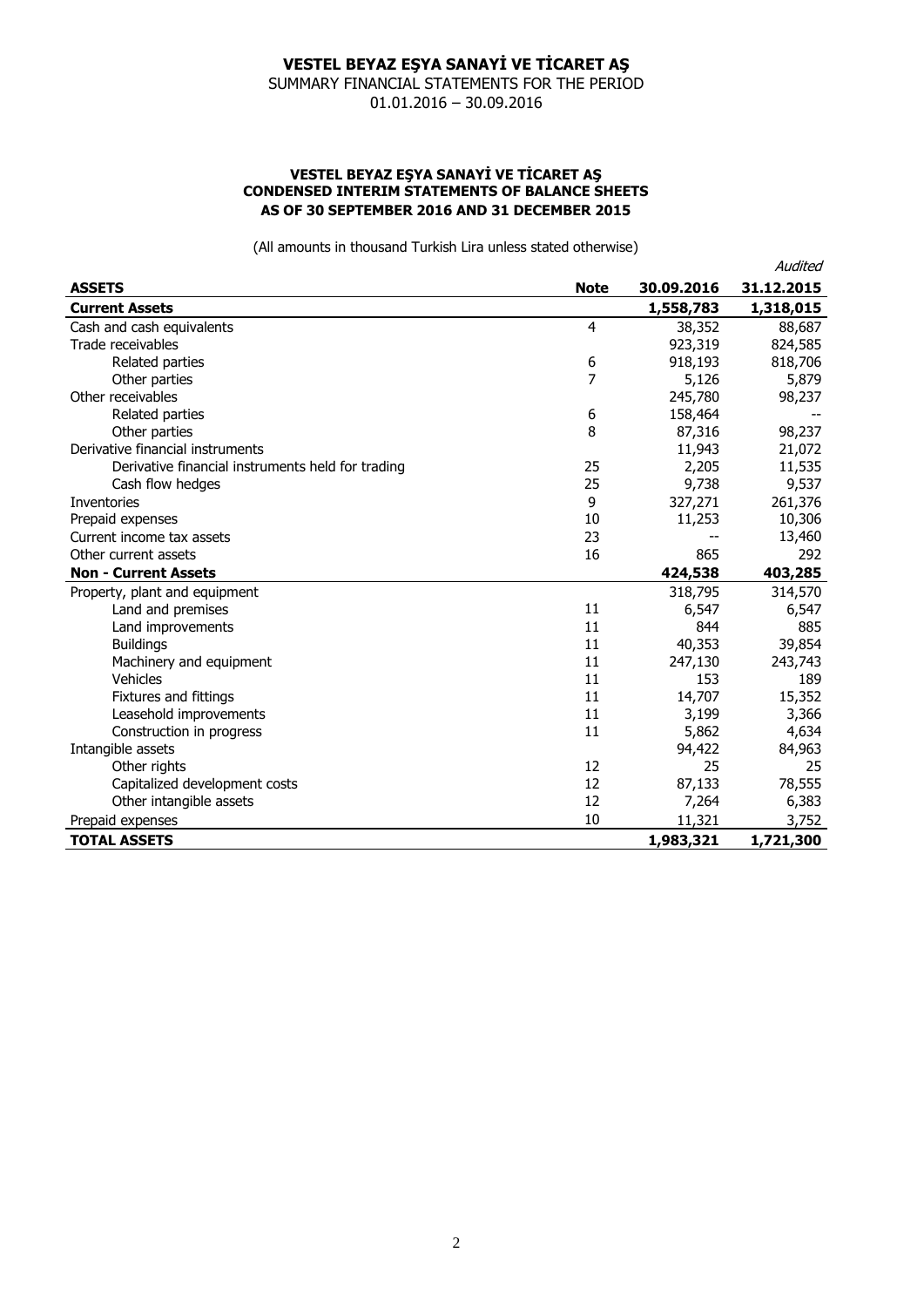SUMMARY FINANCIAL STATEMENTS FOR THE PERIOD 01.01.2016 – 30.09.2016

#### **VESTEL BEYAZ EŞYA SANAYİ VE TİCARET AŞ CONDENSED INTERIM STATEMENTS OF BALANCE SHEETS AS OF 30 SEPTEMBER 2016 AND 31 DECEMBER 2015**

(All amounts in thousand Turkish Lira unless stated otherwise)

Audited

| LIABILITIES AND SHAREHOLDERS' EQUITY                                        | <b>Note</b> | 30.09.2016 | nuurtu<br>31.12.2015 |
|-----------------------------------------------------------------------------|-------------|------------|----------------------|
| <b>Current Liabilities</b>                                                  |             | 970,597    | 765,121              |
| Short-term financial liabilities                                            | 5           | 104,993    | 86                   |
| Short-term portion of long-term financial liabilities                       | 5           | 59,359     | 5,887                |
| Trade payables                                                              |             | 726,325    | 730,650              |
| Related parties                                                             | 6           | 20,877     | 25,198               |
| Other parties                                                               | 7           | 705,448    | 705,452              |
| Liabilities for employee benefits                                           | 15          | 19,149     | 20,054               |
| Other liabilities                                                           |             | 48,011     |                      |
| Related parties                                                             | 6           | 48,011     |                      |
| Derivative financial instruments                                            |             |            | 616                  |
| Derivative financial instruments held for trading                           | 25          |            | 616                  |
| Current income tax liabilities                                              | 23          | 4,523      |                      |
| Short-term provisions                                                       | 13          | 1,620      | 1,358                |
| Other current liabilities                                                   | 16          | 6,617      | 6,470                |
| <b>Non-Current Liabilities</b>                                              |             | 145,339    | 241,906              |
| Long-term financial liabilities                                             | 5           |            | 54,516               |
| Other payables                                                              |             | 120,253    | 160,438              |
| Related parties                                                             | 6           | 120,253    | 160,438              |
| Provisions for employee benefits                                            | 15          | 23,461     | 21,907               |
| Deferred tax liabilities                                                    | 23          | 1,625      | 5,045                |
| <b>Shareholders' Equity</b>                                                 |             | 867,385    | 714,273              |
| Paid-in capital                                                             | 17          | 190,000    | 190,000              |
| Adjustments to share capital                                                | 17          | 9,734      | 9,734                |
| Share premium (Discount)                                                    | 17          | 109,031    | 109,031              |
| Other comprehensive income/expense not to be reclassified to profit or loss |             | (4, 105)   | (3,686)              |
| Revaluation gain/loss                                                       |             | (4, 105)   | (3,686)              |
| Other comprehensive income/expense to be reclassified to profit or loss     |             | 7,790      | 7,629                |
| Cash flow hedges                                                            |             | 7,790      | 7,629                |
| Restricted reserves                                                         | 17          | 77,019     | 57,354               |
| Retained earnings                                                           | 17          | 193,669    | 180,316              |
| Net income for the period                                                   |             | 284,247    | 163,895              |
| <b>TOTAL LIABILITIES AND EQUITY</b>                                         |             | 1,983,321  | 1,721,300            |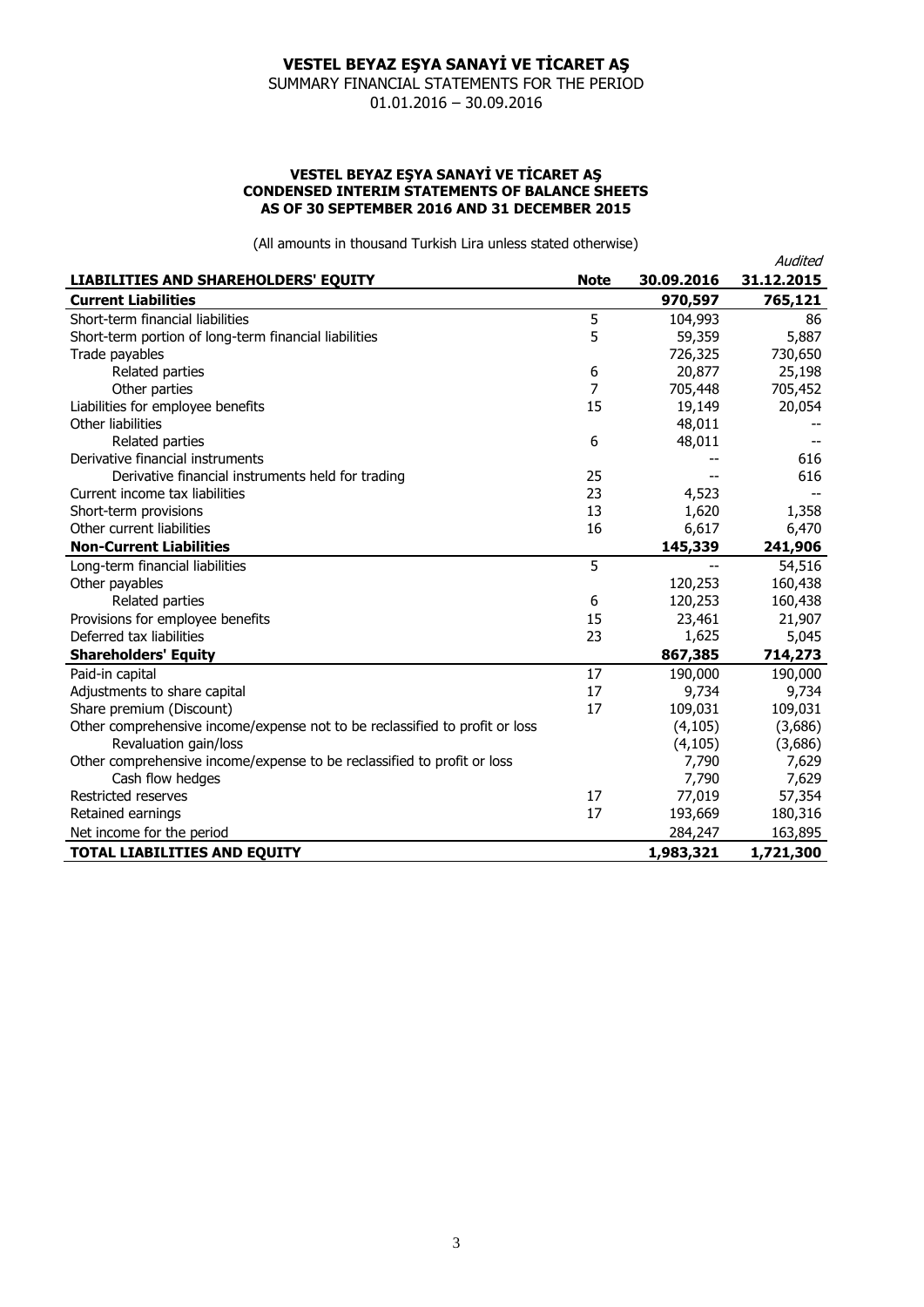SUMMARY FINANCIAL STATEMENTS FOR THE PERIOD 01.01.2016 – 30.09.2016

#### **VESTEL BEYAZ EŞYA SANAYİ VE TİCARET AŞ CONDENSED INTERIM STATEMENTS OF INCOME FOR THE NINE MONTH PERIOD ENDED 30 SEPTEMBER 2016 AND 30 SEPTEMBER 2015**

(All amounts in thousand Turkish Lira unless stated otherwise)

|                                   |             | $01.01 -$   | $01.01 -$   |
|-----------------------------------|-------------|-------------|-------------|
|                                   | <b>Note</b> | 30.09.2016  | 30.09.2015  |
| Revenue                           | 18          | 2,126,028   | 1,798,314   |
| Cost of sales                     |             | (1,769,023) | (1,532,540) |
| <b>Gross Profit</b>               |             | 357,005     | 265,774     |
| General & Administrative expenses | 20          | (31, 851)   | (29, 125)   |
| Marketing expenses                | 20          | (33, 884)   | (29, 251)   |
| Research and development expenses | 20          | (21, 215)   | (21, 184)   |
| Other operating income            | 21          | 80,201      | 158,522     |
| Other operating expense           | 21          | (61, 537)   | (139, 711)  |
| <b>Operating Profit/Loss</b>      |             | 288,719     | 205,025     |
| Financial income                  | 22          | 85,619      | 172,916     |
| Financial expense                 | 22          | (77, 890)   | (280, 061)  |
| <b>Profit Before Tax</b>          |             | 296,448     | 97,880      |
| Tax benefit/(expense)             |             | (12, 201)   | (8, 343)    |
| Current tax expense               | 23          | (15, 556)   | (25,900)    |
| Deferred tax benefit              | 23          | 3,355       | 17,557      |
| <b>Net Income for the Period</b>  |             | 284,247     | 89,537      |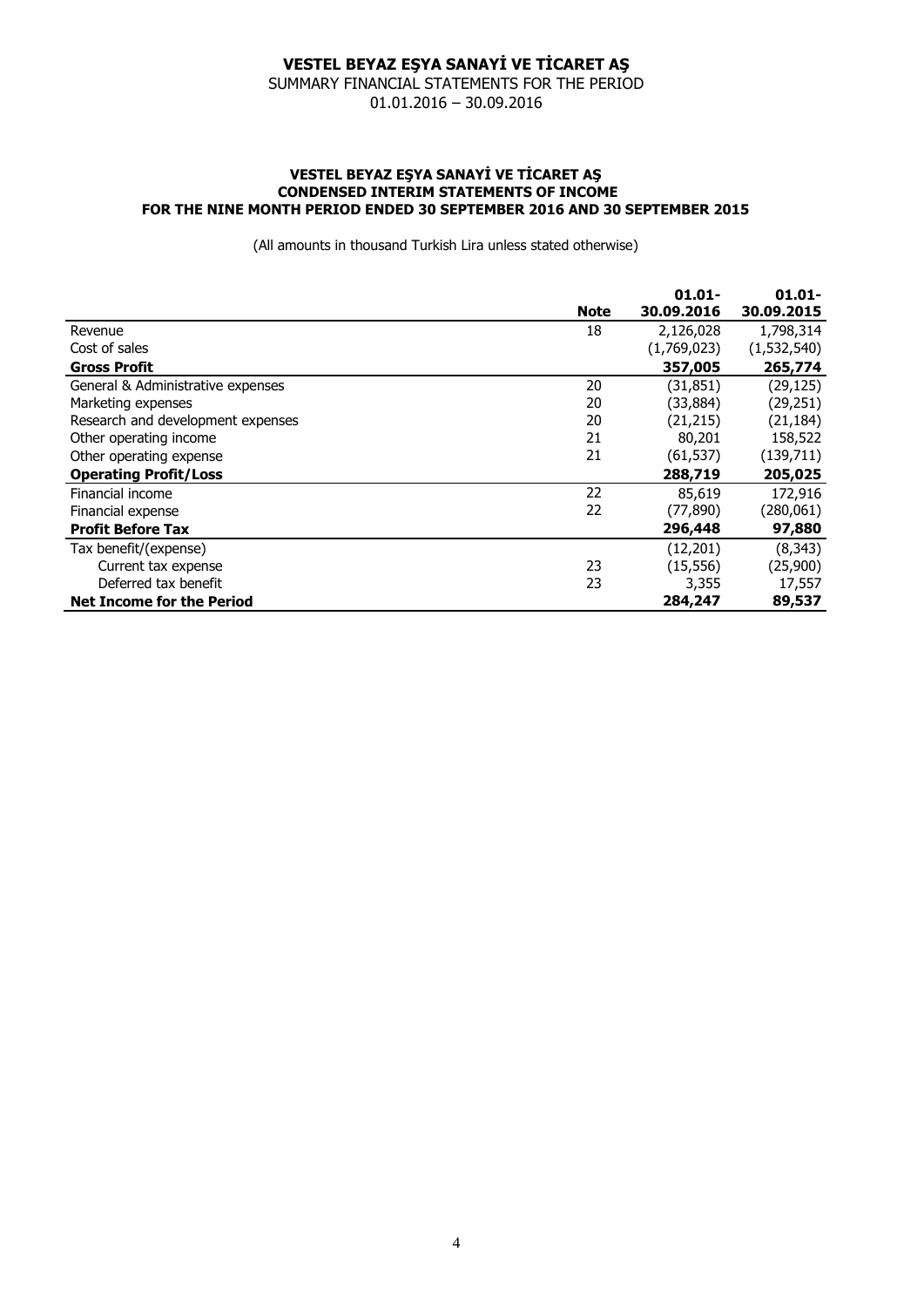SUMMARY FINANCIAL STATEMENTS FOR THE PERIOD

01.01.2016 – 30.09.2016

#### **VESTEL BEYAZ EŞYA SANAYİ VE TİCARET AŞ CONDENSED INTERIM STATEMENTS OF CASHFLOWS FOR THE NINE MONTH PERIOD ENDED 30 SEPTEMBER 2016 AND 30 SEPTEMBER 2015**

(All amounts in thousand Turkish Lira unless stated otherwise)

| 30.09.2016<br>30.09.2015<br><b>Note</b><br>225,365<br>163,934<br><b>Net Cash Provided by Operating Activities:</b><br>89,537<br>284,247<br>Net income for the period<br>Adjustments to reconcile net income<br>111,735<br>170,853<br>65,817<br>67,755<br>Depreciation and amortization<br>11<br>(493)<br>(426)<br>9<br>Impairment on inventories<br>6,949<br>8,104<br>Provisions<br>6,687<br>8,104<br>Provisions for employment termination benefits<br>15<br>262<br>Provisions for lawsuits and/or penalties<br>(1,025)<br>(13, 329)<br>22<br>Interest income<br>16,372<br>13,870<br>22<br>Interest expense<br>14,356<br>1,459<br>Unrealized foreign exchange differences<br>74,266<br>8,714<br>Fair value gain/(loss) on derivative financial instruments<br>12,201<br>8,343<br>Tax benefit/(expense)<br>(84)<br>(155)<br>(Gain)/loss from sales of tangible assets<br>(706)<br>600<br>Other<br>4<br>(167, 387)<br>(77, 687)<br><b>Changes in working capital</b><br>(98, 734)<br>(221, 437)<br>(Increase)/decrease in trade receivables<br>(99, 487)<br>(227, 819)<br>Related parties<br>6<br>753<br>6,382<br>7<br>Other parties<br>10,921<br>(33, 493)<br>(Increase)/decrease in other receivables<br>10,921<br>(33, 493)<br>Other parties<br>8<br>(79, 261)<br>(65, 402)<br>9<br>(Increase)/decrease in inventories<br>(21, 976)<br>5,700<br>(Increase)/decrease in prepaid expenses<br>10<br>(4,325)<br>250,753<br>Increase/(decrease) in trade payables<br>20,998<br>(4, 321)<br>Related parties<br>6<br>229,755<br>(4)<br>7<br>Other parties<br>(905)<br>(907)<br>Increase/(decrease) in employee termination benefits<br>15<br>13,034<br>958<br>Other<br>12,887<br>(63)<br>Other assets<br>147<br>1,021<br>Other liabilities<br>228,595<br>182,703<br><b>Cash Flows From (Used in) Operations</b><br>(5,657)<br>(3,669)<br>15<br>Employee termination benefits paid<br>2,427<br>(15, 100)<br>23<br>Current income tax paid<br>(239, 819)<br>(194, 472)<br><b>Net Cash From Investing Activities:</b><br>1,037<br>861<br>Cash provided from sales of tangible assets<br>(60, 358)<br>(41, 795)<br>Acquisition of tangible assets<br>11<br>(22, 034)<br>(19, 920)<br>Acquisition of intangible assets<br>12<br>(158, 464)<br>(133, 618)<br>Cash advances and loans made to related parties<br>6<br>(36, 587)<br>(38, 029)<br><b>Net Cash From Financing Activities:</b><br>286,858<br>128,172<br>Proceeds from bank borrowings |  | $01.01 -$ | $01.01 -$ |
|---------------------------------------------------------------------------------------------------------------------------------------------------------------------------------------------------------------------------------------------------------------------------------------------------------------------------------------------------------------------------------------------------------------------------------------------------------------------------------------------------------------------------------------------------------------------------------------------------------------------------------------------------------------------------------------------------------------------------------------------------------------------------------------------------------------------------------------------------------------------------------------------------------------------------------------------------------------------------------------------------------------------------------------------------------------------------------------------------------------------------------------------------------------------------------------------------------------------------------------------------------------------------------------------------------------------------------------------------------------------------------------------------------------------------------------------------------------------------------------------------------------------------------------------------------------------------------------------------------------------------------------------------------------------------------------------------------------------------------------------------------------------------------------------------------------------------------------------------------------------------------------------------------------------------------------------------------------------------------------------------------------------------------------------------------------------------------------------------------------------------------------------------------------------------------------------------------------------------------------------------------------------------------------------------------------------------------------------------------------------------------------------------------------------------------------|--|-----------|-----------|
|                                                                                                                                                                                                                                                                                                                                                                                                                                                                                                                                                                                                                                                                                                                                                                                                                                                                                                                                                                                                                                                                                                                                                                                                                                                                                                                                                                                                                                                                                                                                                                                                                                                                                                                                                                                                                                                                                                                                                                                                                                                                                                                                                                                                                                                                                                                                                                                                                                       |  |           |           |
|                                                                                                                                                                                                                                                                                                                                                                                                                                                                                                                                                                                                                                                                                                                                                                                                                                                                                                                                                                                                                                                                                                                                                                                                                                                                                                                                                                                                                                                                                                                                                                                                                                                                                                                                                                                                                                                                                                                                                                                                                                                                                                                                                                                                                                                                                                                                                                                                                                       |  |           |           |
|                                                                                                                                                                                                                                                                                                                                                                                                                                                                                                                                                                                                                                                                                                                                                                                                                                                                                                                                                                                                                                                                                                                                                                                                                                                                                                                                                                                                                                                                                                                                                                                                                                                                                                                                                                                                                                                                                                                                                                                                                                                                                                                                                                                                                                                                                                                                                                                                                                       |  |           |           |
|                                                                                                                                                                                                                                                                                                                                                                                                                                                                                                                                                                                                                                                                                                                                                                                                                                                                                                                                                                                                                                                                                                                                                                                                                                                                                                                                                                                                                                                                                                                                                                                                                                                                                                                                                                                                                                                                                                                                                                                                                                                                                                                                                                                                                                                                                                                                                                                                                                       |  |           |           |
|                                                                                                                                                                                                                                                                                                                                                                                                                                                                                                                                                                                                                                                                                                                                                                                                                                                                                                                                                                                                                                                                                                                                                                                                                                                                                                                                                                                                                                                                                                                                                                                                                                                                                                                                                                                                                                                                                                                                                                                                                                                                                                                                                                                                                                                                                                                                                                                                                                       |  |           |           |
|                                                                                                                                                                                                                                                                                                                                                                                                                                                                                                                                                                                                                                                                                                                                                                                                                                                                                                                                                                                                                                                                                                                                                                                                                                                                                                                                                                                                                                                                                                                                                                                                                                                                                                                                                                                                                                                                                                                                                                                                                                                                                                                                                                                                                                                                                                                                                                                                                                       |  |           |           |
|                                                                                                                                                                                                                                                                                                                                                                                                                                                                                                                                                                                                                                                                                                                                                                                                                                                                                                                                                                                                                                                                                                                                                                                                                                                                                                                                                                                                                                                                                                                                                                                                                                                                                                                                                                                                                                                                                                                                                                                                                                                                                                                                                                                                                                                                                                                                                                                                                                       |  |           |           |
|                                                                                                                                                                                                                                                                                                                                                                                                                                                                                                                                                                                                                                                                                                                                                                                                                                                                                                                                                                                                                                                                                                                                                                                                                                                                                                                                                                                                                                                                                                                                                                                                                                                                                                                                                                                                                                                                                                                                                                                                                                                                                                                                                                                                                                                                                                                                                                                                                                       |  |           |           |
|                                                                                                                                                                                                                                                                                                                                                                                                                                                                                                                                                                                                                                                                                                                                                                                                                                                                                                                                                                                                                                                                                                                                                                                                                                                                                                                                                                                                                                                                                                                                                                                                                                                                                                                                                                                                                                                                                                                                                                                                                                                                                                                                                                                                                                                                                                                                                                                                                                       |  |           |           |
|                                                                                                                                                                                                                                                                                                                                                                                                                                                                                                                                                                                                                                                                                                                                                                                                                                                                                                                                                                                                                                                                                                                                                                                                                                                                                                                                                                                                                                                                                                                                                                                                                                                                                                                                                                                                                                                                                                                                                                                                                                                                                                                                                                                                                                                                                                                                                                                                                                       |  |           |           |
|                                                                                                                                                                                                                                                                                                                                                                                                                                                                                                                                                                                                                                                                                                                                                                                                                                                                                                                                                                                                                                                                                                                                                                                                                                                                                                                                                                                                                                                                                                                                                                                                                                                                                                                                                                                                                                                                                                                                                                                                                                                                                                                                                                                                                                                                                                                                                                                                                                       |  |           |           |
|                                                                                                                                                                                                                                                                                                                                                                                                                                                                                                                                                                                                                                                                                                                                                                                                                                                                                                                                                                                                                                                                                                                                                                                                                                                                                                                                                                                                                                                                                                                                                                                                                                                                                                                                                                                                                                                                                                                                                                                                                                                                                                                                                                                                                                                                                                                                                                                                                                       |  |           |           |
|                                                                                                                                                                                                                                                                                                                                                                                                                                                                                                                                                                                                                                                                                                                                                                                                                                                                                                                                                                                                                                                                                                                                                                                                                                                                                                                                                                                                                                                                                                                                                                                                                                                                                                                                                                                                                                                                                                                                                                                                                                                                                                                                                                                                                                                                                                                                                                                                                                       |  |           |           |
|                                                                                                                                                                                                                                                                                                                                                                                                                                                                                                                                                                                                                                                                                                                                                                                                                                                                                                                                                                                                                                                                                                                                                                                                                                                                                                                                                                                                                                                                                                                                                                                                                                                                                                                                                                                                                                                                                                                                                                                                                                                                                                                                                                                                                                                                                                                                                                                                                                       |  |           |           |
|                                                                                                                                                                                                                                                                                                                                                                                                                                                                                                                                                                                                                                                                                                                                                                                                                                                                                                                                                                                                                                                                                                                                                                                                                                                                                                                                                                                                                                                                                                                                                                                                                                                                                                                                                                                                                                                                                                                                                                                                                                                                                                                                                                                                                                                                                                                                                                                                                                       |  |           |           |
|                                                                                                                                                                                                                                                                                                                                                                                                                                                                                                                                                                                                                                                                                                                                                                                                                                                                                                                                                                                                                                                                                                                                                                                                                                                                                                                                                                                                                                                                                                                                                                                                                                                                                                                                                                                                                                                                                                                                                                                                                                                                                                                                                                                                                                                                                                                                                                                                                                       |  |           |           |
|                                                                                                                                                                                                                                                                                                                                                                                                                                                                                                                                                                                                                                                                                                                                                                                                                                                                                                                                                                                                                                                                                                                                                                                                                                                                                                                                                                                                                                                                                                                                                                                                                                                                                                                                                                                                                                                                                                                                                                                                                                                                                                                                                                                                                                                                                                                                                                                                                                       |  |           |           |
|                                                                                                                                                                                                                                                                                                                                                                                                                                                                                                                                                                                                                                                                                                                                                                                                                                                                                                                                                                                                                                                                                                                                                                                                                                                                                                                                                                                                                                                                                                                                                                                                                                                                                                                                                                                                                                                                                                                                                                                                                                                                                                                                                                                                                                                                                                                                                                                                                                       |  |           |           |
|                                                                                                                                                                                                                                                                                                                                                                                                                                                                                                                                                                                                                                                                                                                                                                                                                                                                                                                                                                                                                                                                                                                                                                                                                                                                                                                                                                                                                                                                                                                                                                                                                                                                                                                                                                                                                                                                                                                                                                                                                                                                                                                                                                                                                                                                                                                                                                                                                                       |  |           |           |
|                                                                                                                                                                                                                                                                                                                                                                                                                                                                                                                                                                                                                                                                                                                                                                                                                                                                                                                                                                                                                                                                                                                                                                                                                                                                                                                                                                                                                                                                                                                                                                                                                                                                                                                                                                                                                                                                                                                                                                                                                                                                                                                                                                                                                                                                                                                                                                                                                                       |  |           |           |
|                                                                                                                                                                                                                                                                                                                                                                                                                                                                                                                                                                                                                                                                                                                                                                                                                                                                                                                                                                                                                                                                                                                                                                                                                                                                                                                                                                                                                                                                                                                                                                                                                                                                                                                                                                                                                                                                                                                                                                                                                                                                                                                                                                                                                                                                                                                                                                                                                                       |  |           |           |
|                                                                                                                                                                                                                                                                                                                                                                                                                                                                                                                                                                                                                                                                                                                                                                                                                                                                                                                                                                                                                                                                                                                                                                                                                                                                                                                                                                                                                                                                                                                                                                                                                                                                                                                                                                                                                                                                                                                                                                                                                                                                                                                                                                                                                                                                                                                                                                                                                                       |  |           |           |
|                                                                                                                                                                                                                                                                                                                                                                                                                                                                                                                                                                                                                                                                                                                                                                                                                                                                                                                                                                                                                                                                                                                                                                                                                                                                                                                                                                                                                                                                                                                                                                                                                                                                                                                                                                                                                                                                                                                                                                                                                                                                                                                                                                                                                                                                                                                                                                                                                                       |  |           |           |
|                                                                                                                                                                                                                                                                                                                                                                                                                                                                                                                                                                                                                                                                                                                                                                                                                                                                                                                                                                                                                                                                                                                                                                                                                                                                                                                                                                                                                                                                                                                                                                                                                                                                                                                                                                                                                                                                                                                                                                                                                                                                                                                                                                                                                                                                                                                                                                                                                                       |  |           |           |
|                                                                                                                                                                                                                                                                                                                                                                                                                                                                                                                                                                                                                                                                                                                                                                                                                                                                                                                                                                                                                                                                                                                                                                                                                                                                                                                                                                                                                                                                                                                                                                                                                                                                                                                                                                                                                                                                                                                                                                                                                                                                                                                                                                                                                                                                                                                                                                                                                                       |  |           |           |
|                                                                                                                                                                                                                                                                                                                                                                                                                                                                                                                                                                                                                                                                                                                                                                                                                                                                                                                                                                                                                                                                                                                                                                                                                                                                                                                                                                                                                                                                                                                                                                                                                                                                                                                                                                                                                                                                                                                                                                                                                                                                                                                                                                                                                                                                                                                                                                                                                                       |  |           |           |
|                                                                                                                                                                                                                                                                                                                                                                                                                                                                                                                                                                                                                                                                                                                                                                                                                                                                                                                                                                                                                                                                                                                                                                                                                                                                                                                                                                                                                                                                                                                                                                                                                                                                                                                                                                                                                                                                                                                                                                                                                                                                                                                                                                                                                                                                                                                                                                                                                                       |  |           |           |
|                                                                                                                                                                                                                                                                                                                                                                                                                                                                                                                                                                                                                                                                                                                                                                                                                                                                                                                                                                                                                                                                                                                                                                                                                                                                                                                                                                                                                                                                                                                                                                                                                                                                                                                                                                                                                                                                                                                                                                                                                                                                                                                                                                                                                                                                                                                                                                                                                                       |  |           |           |
|                                                                                                                                                                                                                                                                                                                                                                                                                                                                                                                                                                                                                                                                                                                                                                                                                                                                                                                                                                                                                                                                                                                                                                                                                                                                                                                                                                                                                                                                                                                                                                                                                                                                                                                                                                                                                                                                                                                                                                                                                                                                                                                                                                                                                                                                                                                                                                                                                                       |  |           |           |
|                                                                                                                                                                                                                                                                                                                                                                                                                                                                                                                                                                                                                                                                                                                                                                                                                                                                                                                                                                                                                                                                                                                                                                                                                                                                                                                                                                                                                                                                                                                                                                                                                                                                                                                                                                                                                                                                                                                                                                                                                                                                                                                                                                                                                                                                                                                                                                                                                                       |  |           |           |
|                                                                                                                                                                                                                                                                                                                                                                                                                                                                                                                                                                                                                                                                                                                                                                                                                                                                                                                                                                                                                                                                                                                                                                                                                                                                                                                                                                                                                                                                                                                                                                                                                                                                                                                                                                                                                                                                                                                                                                                                                                                                                                                                                                                                                                                                                                                                                                                                                                       |  |           |           |
|                                                                                                                                                                                                                                                                                                                                                                                                                                                                                                                                                                                                                                                                                                                                                                                                                                                                                                                                                                                                                                                                                                                                                                                                                                                                                                                                                                                                                                                                                                                                                                                                                                                                                                                                                                                                                                                                                                                                                                                                                                                                                                                                                                                                                                                                                                                                                                                                                                       |  |           |           |
|                                                                                                                                                                                                                                                                                                                                                                                                                                                                                                                                                                                                                                                                                                                                                                                                                                                                                                                                                                                                                                                                                                                                                                                                                                                                                                                                                                                                                                                                                                                                                                                                                                                                                                                                                                                                                                                                                                                                                                                                                                                                                                                                                                                                                                                                                                                                                                                                                                       |  |           |           |
|                                                                                                                                                                                                                                                                                                                                                                                                                                                                                                                                                                                                                                                                                                                                                                                                                                                                                                                                                                                                                                                                                                                                                                                                                                                                                                                                                                                                                                                                                                                                                                                                                                                                                                                                                                                                                                                                                                                                                                                                                                                                                                                                                                                                                                                                                                                                                                                                                                       |  |           |           |
|                                                                                                                                                                                                                                                                                                                                                                                                                                                                                                                                                                                                                                                                                                                                                                                                                                                                                                                                                                                                                                                                                                                                                                                                                                                                                                                                                                                                                                                                                                                                                                                                                                                                                                                                                                                                                                                                                                                                                                                                                                                                                                                                                                                                                                                                                                                                                                                                                                       |  |           |           |
|                                                                                                                                                                                                                                                                                                                                                                                                                                                                                                                                                                                                                                                                                                                                                                                                                                                                                                                                                                                                                                                                                                                                                                                                                                                                                                                                                                                                                                                                                                                                                                                                                                                                                                                                                                                                                                                                                                                                                                                                                                                                                                                                                                                                                                                                                                                                                                                                                                       |  |           |           |
|                                                                                                                                                                                                                                                                                                                                                                                                                                                                                                                                                                                                                                                                                                                                                                                                                                                                                                                                                                                                                                                                                                                                                                                                                                                                                                                                                                                                                                                                                                                                                                                                                                                                                                                                                                                                                                                                                                                                                                                                                                                                                                                                                                                                                                                                                                                                                                                                                                       |  |           |           |
|                                                                                                                                                                                                                                                                                                                                                                                                                                                                                                                                                                                                                                                                                                                                                                                                                                                                                                                                                                                                                                                                                                                                                                                                                                                                                                                                                                                                                                                                                                                                                                                                                                                                                                                                                                                                                                                                                                                                                                                                                                                                                                                                                                                                                                                                                                                                                                                                                                       |  |           |           |
|                                                                                                                                                                                                                                                                                                                                                                                                                                                                                                                                                                                                                                                                                                                                                                                                                                                                                                                                                                                                                                                                                                                                                                                                                                                                                                                                                                                                                                                                                                                                                                                                                                                                                                                                                                                                                                                                                                                                                                                                                                                                                                                                                                                                                                                                                                                                                                                                                                       |  |           |           |
|                                                                                                                                                                                                                                                                                                                                                                                                                                                                                                                                                                                                                                                                                                                                                                                                                                                                                                                                                                                                                                                                                                                                                                                                                                                                                                                                                                                                                                                                                                                                                                                                                                                                                                                                                                                                                                                                                                                                                                                                                                                                                                                                                                                                                                                                                                                                                                                                                                       |  |           |           |
|                                                                                                                                                                                                                                                                                                                                                                                                                                                                                                                                                                                                                                                                                                                                                                                                                                                                                                                                                                                                                                                                                                                                                                                                                                                                                                                                                                                                                                                                                                                                                                                                                                                                                                                                                                                                                                                                                                                                                                                                                                                                                                                                                                                                                                                                                                                                                                                                                                       |  |           |           |
| (193, 323)<br>Repayment of bank borrowings                                                                                                                                                                                                                                                                                                                                                                                                                                                                                                                                                                                                                                                                                                                                                                                                                                                                                                                                                                                                                                                                                                                                                                                                                                                                                                                                                                                                                                                                                                                                                                                                                                                                                                                                                                                                                                                                                                                                                                                                                                                                                                                                                                                                                                                                                                                                                                                            |  |           | (79, 521) |